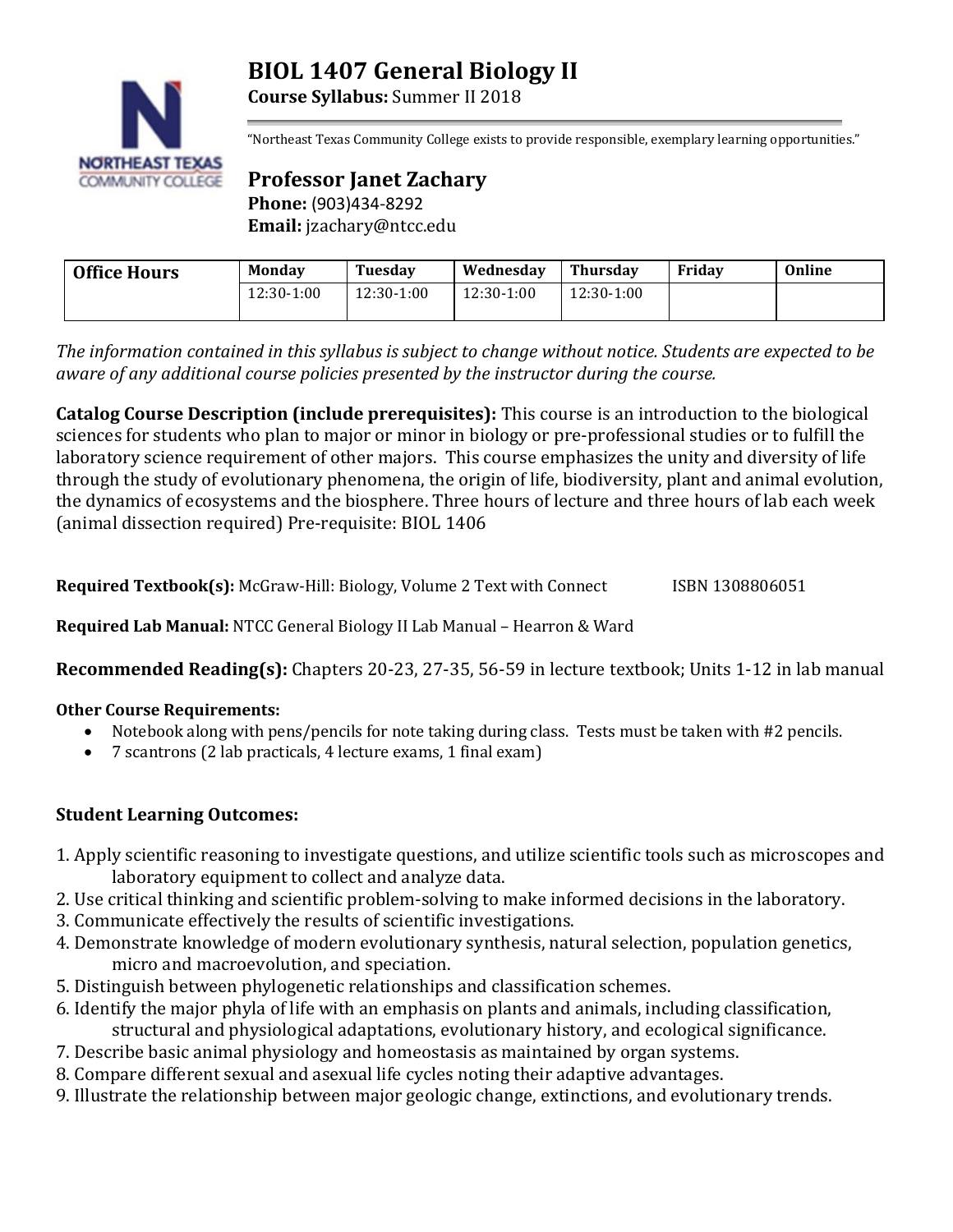### **Lectures & Discussions:**

- CH 20 Genes within Populations
- CH 21 Evidence of Evolution
- CH 22 Origin of Species
- CH 26 The Origin and Diversity of Life

### **EXAM 1**

- CH 27 Viruses
- CH 28 Prokaryotes
- CH 29 Protists
- CH 32 Fungi

### **EXAM 2**

- CH 30 Seedless Plants
- CH 31 Seed Plants
- CH 33 Animal Diversity & Body Plans
- CH 34 Protostomes
- CH 35 Deuterostomes

### **EXAM 3**

- CH 56 Community Ecology
- CH 57 Dynamics of Ecosystems
- CH 58 The Biosphere
- CH 59 Conservation Biology

### **EXAM 4**

Final Exam Review

### **FINAL EXAM**

### **Lab Units and Exercises:**

- UNIT 1 Process of Science
- UNIT 2 Evolution: Hardy Weinberg
- UNIT 3 Evolution: Chromosomes
- UNIT 4 Taxonomy & Bacteria
- UNIT 5 Protists: Part I & II
- UNIT 6 Fungi

### **LAB PRACTICAL 1 (UNITS 1-6)**

- UNIT 7 Seedless Plants
- UNIT 8 Seed Plants
- UNIT 9 Intro to Animals
- UNIT 10 Protostome Animals
- UNIT 11 Deuterostome Animals
- UNIT 12 Population Ecology

# **LAB PRACTICAL 2 (UNITS 7-12)**

### Evaluation/Grading Policy: Grade Assignment:

# **LECTURE: 70% A = 90-100% 20% - Connect Homework Online B = 80-89% 60% - 4 Lecture Exams C = 70-79% 20% - Final Exam D = 60-69% LABORATORY: 30% F = 0-59% 60% - 2 Lab Practicals 20% - 10 Lab Quizzes 20% - 10 Lab Unit Reports**

**-----------------------------------------------------------------------------------------------------------------------------------**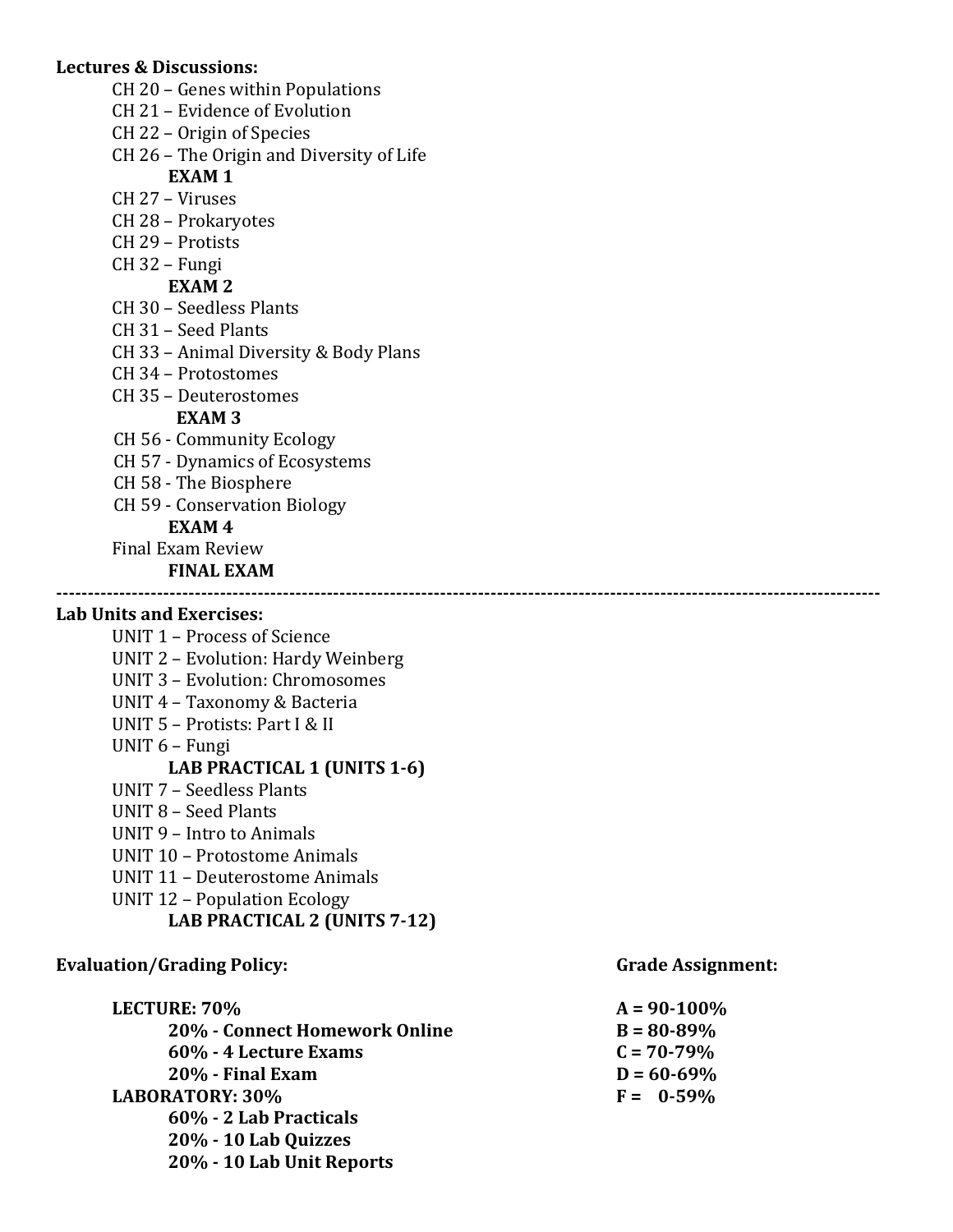### **Lecture Assignments:**

Weekly quizzes and/or homework will be assigned to check your understanding of classrooms discussions and reading assignments. These are completed online in Connect. You will need to access Connect the first week of the semester and register your keycode to complete your assignments. Each assignment has a posted due date for completion. Due dates in Connect are firm – no makeups for missed homework.

### **Lecture Tests/Exams:**

The lecture exams may include both objective questions (multiple choice, matching, etc.) over classroom discussions, notes, text materials, and readings as well as descriptive questions requiring detailed explanations over broad themes. Success on the exams is a function of anxiety regulation, test prep, study strategies, and studying for retention. Retention requires repetitions, which requires time! Scantrons and Bluebooks will be required for the major exams. Tests will not be made up for any reason without prior communication to your instructor. Late arrivals must complete exam by end of class time.

### **Lab Practicals:**

A lab practical will be given twice during the semester. It is a live exam with stations that students will rotate through and answer questions associated with a visual from lab. Visuals may include images, specimens, lab equipment, data tables, graphs, experimental results, etc. A scantron is required for both lab practicals. Lab practicals will start 30 minutes after scheduled lab start time.

### **Lab Quizzes:**

Weekly lab quizzes will be given the first 10 minutes of lab to check your understanding of laboratory discussions, experiments, and reading assignments. Quizzes will consist of 7 questions from the previous lab week based on terminology, experimental procedures, and experimental results. Quizzes will also consist of 3 questions from the current week topic. Students should read ahead and complete the PreLab Quiz to be prepared for lab as well as these final 3 questions. Quizzes will not be made up for late arrivals.

### **Lab Reports:**

The lab reports from the lab manual are to be completed during lab and submitted at the end of the lab period. These, along with the quizzes, are designed to help you prepare for the Lab Practicals.

### **Lecture Final Exam:**

A comprehensive final exam will be given during the time set forth by the college Final Exam Schedule. The final exam will consist of 100 objective questions (multiple choice, matching, etc.) from all chapters listed above. A scantron is required for the final exam.

### **Withdraw Date**

The last day to withdraw from the course in **Monday, August 6**. Discontinuing with the course without officially dropping the course by this date will result in a grade earned, in most instances an "F". A stop in attendance does not equate to dropping the course.

### **Student Responsibilities & Expectations**

Northeast Texas Community College is a "community of scholars". As scholars, you are expected to be respectful and courteous to your peers and instructors in both lecture and lab. Scholars are expected to be on time and remain for the duration of class. Scholars are expected to embrace anxiety and manage stress to be productive and responsible at all times. Scholars understand that they, and others around them, are pursuing very important goals in their life at this time and are proactive, not reactive, in regards to the assignments and grades to ensure they are on track at all times to meet their goals.

As scholars in class, it is critical that you engage yourself in the lecture material and discussions as well as the laboratory exercises. The ability to listen carefully, record information in note form, and follow directions are important skill sets required for success in higher education. Practicing these in class prepares you to study at